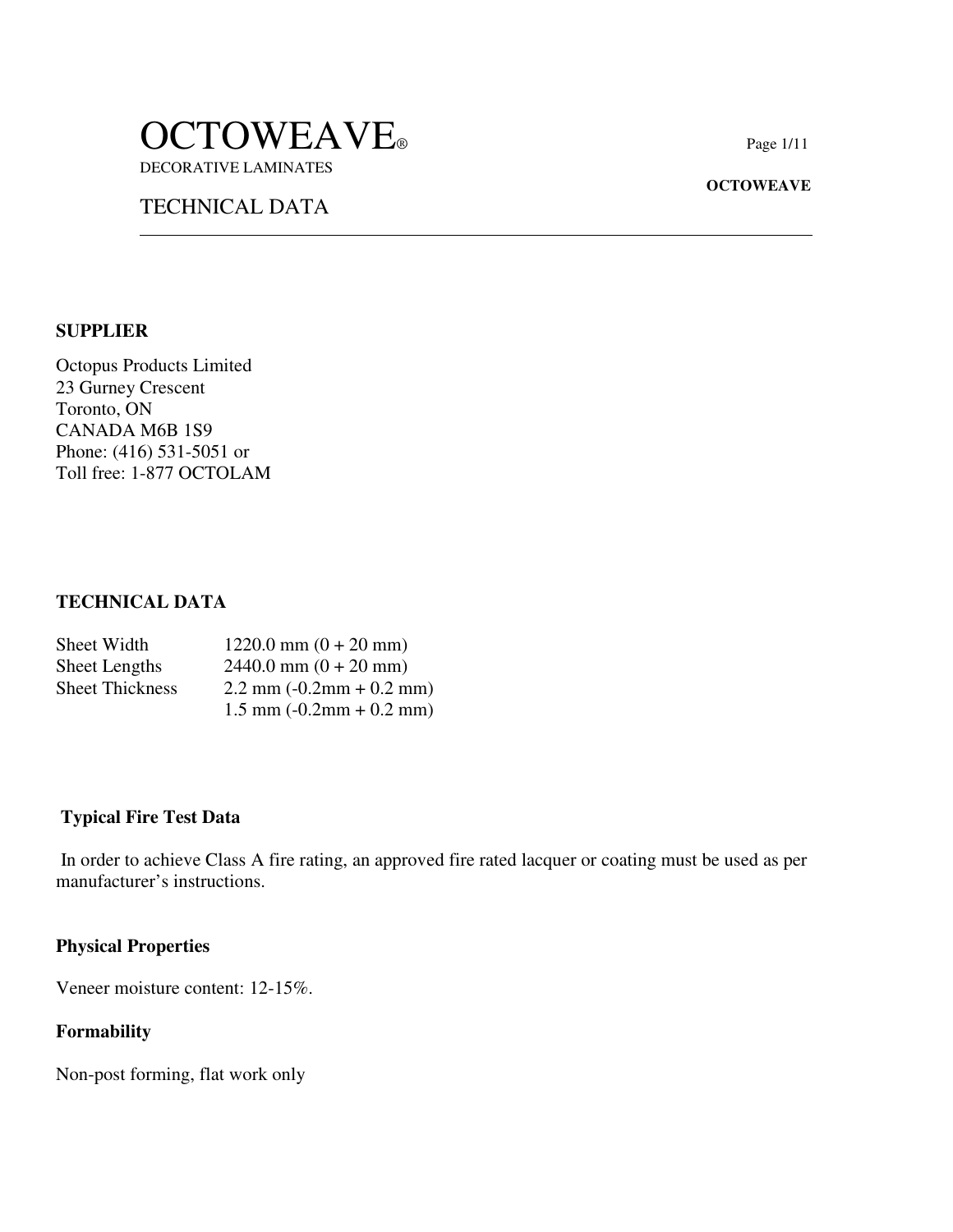### **Dimensional Stability**

1. NEMA - Dimensional Changes Machine Direction: 0.5242 % Cross-machine Direction: 0.9609 %

2. Room Temperature - Dimensional Change Machine Direction: 0.4935 % Cross-machine Direction: 0.1843 % Others:

NC surface coating: Meet the requirement of European Communities Commission Directive 1999/10/EC (Establishing the ecological criteria for the award of the Community eco-label to paints and varnishes)

### **FABRICATION**

#### **Conditioning**

They are sensitive to ambient conditions (temperature and humidity). Due to their real wood surface, the panels are slightly more sensitive to warping than conventional laminates.

Prior to gluing, they have to be perfectly conditioned. If they are glued when moist, there is a risk of cracking due to shrinking of the wood, particularly in winter when humidity often falls below 20%.

The best method or conditioning is to store substrates and panels for a period of 8 to 10 days (min. 24 hours) in the same room where the atmospheric conditions are the closest possible to those of the site where they are to be used. This is especially important in the case of overheated rooms without humidity control. Ideal conditions are:

- Temperature: 18 C to 22 C
- Relative humidity: 50% to 60%

There is a risk of cracking due to shrinkage of the wood if the panel is used too moist, while too dry a panel may expand with, as a result, warping or blisters on the surface, if gluing was not perfect. Conditioning is effective only if air circulation is possible between the sheets during storage. When substrates are to be faced on both sides it is advisable to stack panels and substrates in the same sequence as their eventual construction in order to achieve hygrometric balance. A dry atmosphere is preferable to high humidity.

#### Substrates

The panels can be applied to all kinds of base material having a perfectly flat and thoroughly clean surface, such as particle board, MDF, etc, with the exception of solid wood.

Gluing to metal requires careful preparation of the surface, particular attention being paid to thorough degreasing with a strong solvent, for example, trichloroethylene.

It is recommended to use substrate with thickness over 15mm.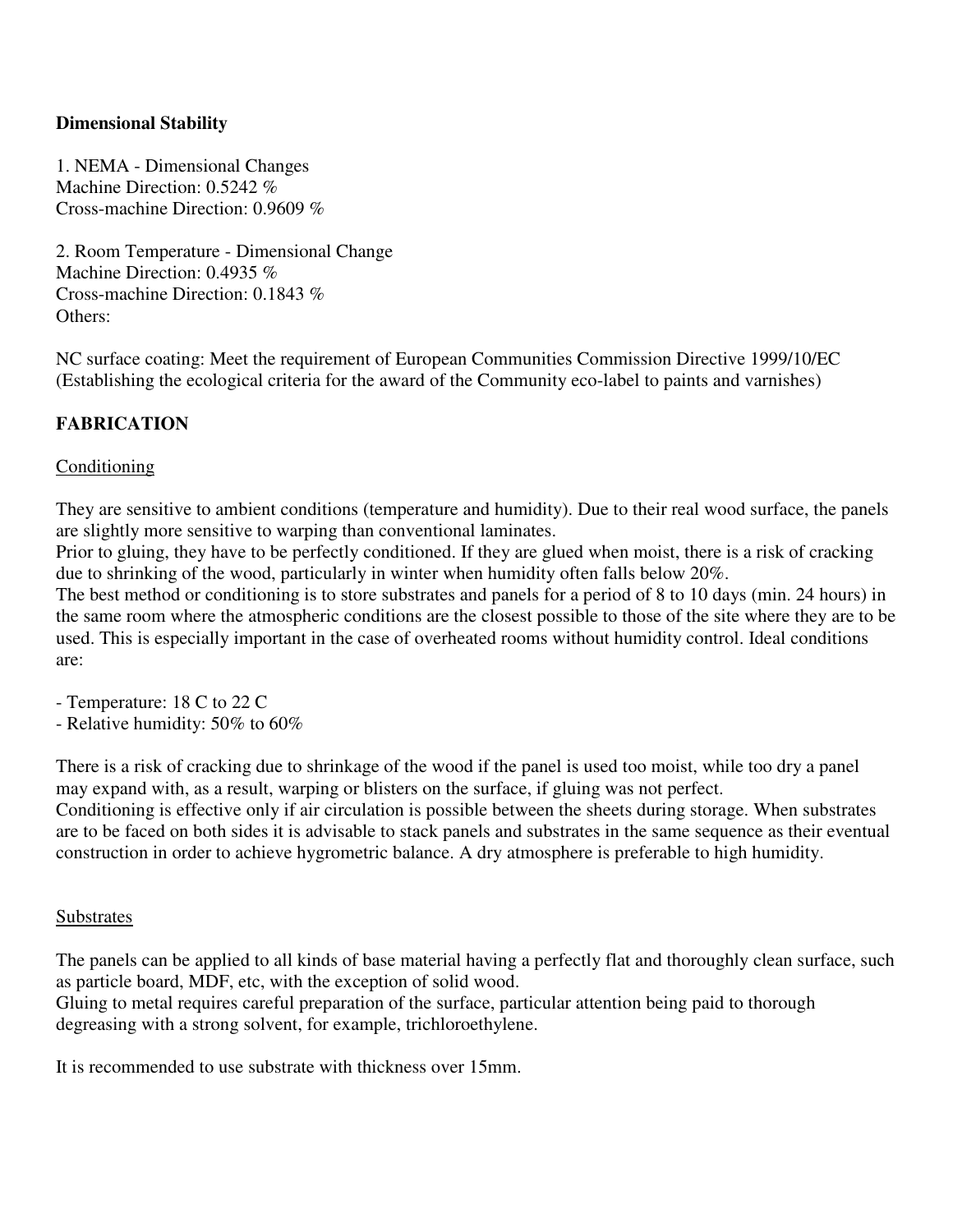#### Fabrication

Sawing ¨C milling ¨C drilling: can be done with all tools currently used for the fabrication of laminates. Avoid sawing, milling,

drilling on the cross section of the braided wood veneer. Use white PVAc glue to bond the chipping edge and iron out the surface by hot iron.

In the application with BWVL length over 1000mm, then the whole panel thickness should be thicker than 11mm, which means the substrate should be thicker than 8mm, plus BWVL (2.2mm) and the balance backside backer (0.8mm).

Consult the professional carpenters in the veneer product field, would know how to treat this live product.

#### **Gluing**

 The surface to be glued must be sound, thoroughly dry, clean and free of dust, wood chips and oil. Gluing with the use of a press is the safest method. Conventional adhesives normally applied to laminates are recommended, such as, vinyl glue, formol urea glue, etc.

When a press is used in the bonding process, apply a thick flat board in between each braided veneer surface for protection.

#### Surface treatment

Depending on the product, nitro lacquers or two-component lacquers can be used. Do not use water-based lacquers or water-based wood stain for any of our products! We recommend conducting lacquer tests prior to every lacquer run.

Lacquering with cup gun. The best surface results, however, are achieved with the Airless method.

#### Instant repair

Tools a) Iron b) Wood Carving Chisel & Carpenter's flat chisel c) Utility Knife d) Forceps e) Scraper f) White PVAc Glue g) 300 mesh sandpaper (check with your carpenter veneer expert for a suitable one) Phenomenon I: Bubble

- a) Bubble occurs underneath the wood veneer
- 1. Using an utility knife to cut through the bubble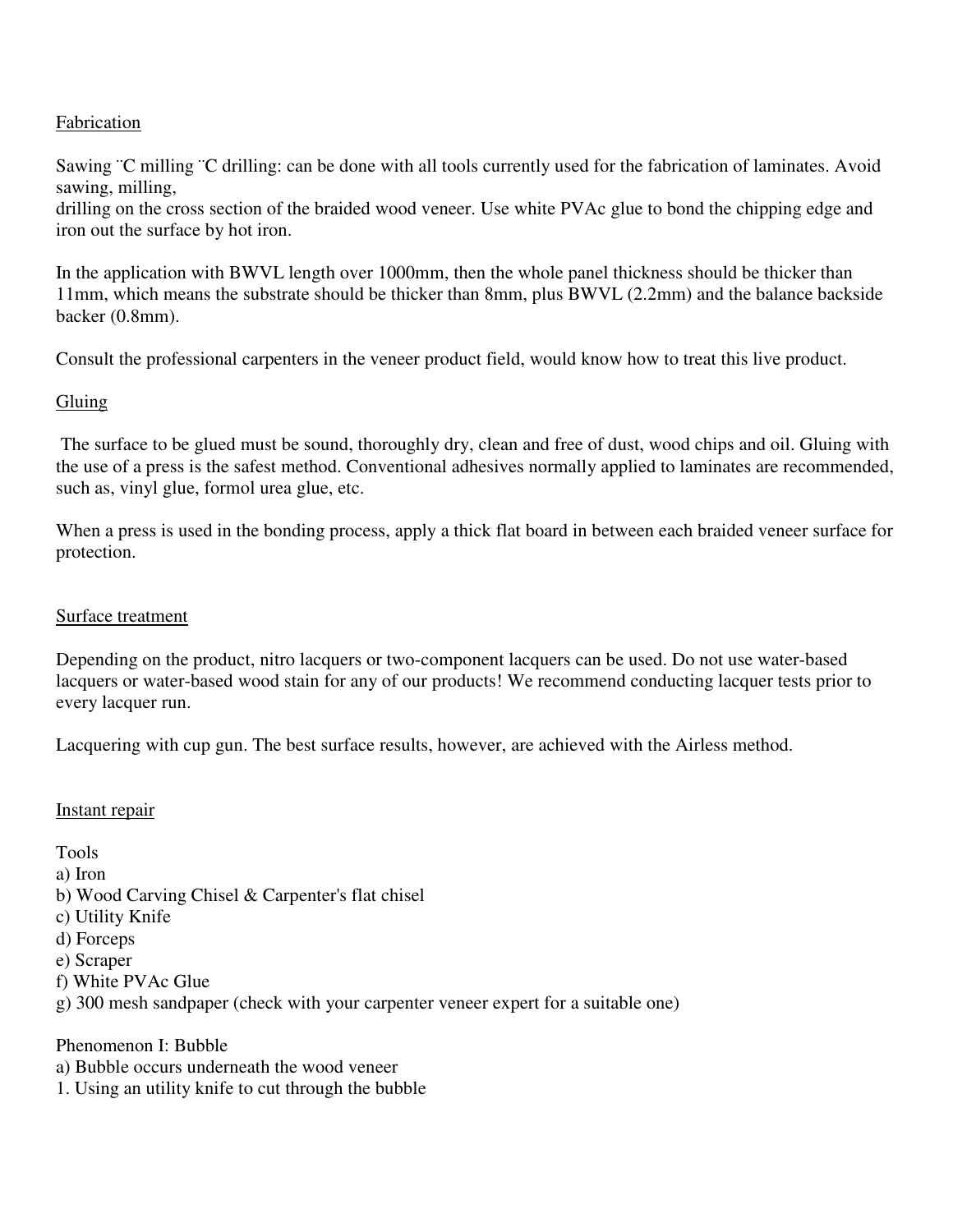- 2. Filling the white PVAc glue underneath the veneer and then pressing down firmly
- 3. Hardening the glue and ironing out the surface by a hot iron
- 4. Smoothing the surface by chisel in the direction of veneer texture
- 5. Polishing gently by sandpaper
- 6. Varnishing
- b) Foreign particles underneath the wood veneer
- 1. Using an utility knife to cut an opening around the defect area;
- 2. Using a forceps to peel up the veneer and take out the foreign particles;
- 3. Filling in the white PVAc glue underneath the veneer and then pressing down firmly
- 4. Hardening the glue and ironing out the surface by a hot iron
- 5. Smoothing the surface by chisel in the direction of veneer texture
- 6. Polishing gently by sandpaper
- 7. Varnishing

Phenomenon II: Veneer sting or veneer turn up

- 1. Filling in the white PVAc glue underneath the sting or veneer turn up area and then pressing down firmly
- 2. Hardening the glue and ironing out the surface by a hot iron
- 3. Smoothing the surface by chisel in the direction of veneer texture
- 4. Polishing gently sandpaper
- 5. Varnishing

Phenomenon III: Wood Hole caused by wood knur or Veneer Breakage

- 1. Making up the hole or veneer breakage by the same wood veneer strip
- 2. Filling the white PVAc glue underneath the veneer strip and then pressing down firmly
- 3. Hardening the glue and ironing out the surface by a hot iron
- 4. Smoothing the surface by chisel in the direction of veneer texture
- 5. Polishing gently by sandpaper
- 6. Varnishing

Phenomenon IV: Surface scratch or dent

- a) Scratch or dent
- 1. Using scraper to smooth out the surface in the direction of veneer texture
- 2. Polishing gently by sandpaper
- 3. Varnishing
- b) Veneer crack
- 1. Cutting off crack veneer cell with an utility knife
- 2. Insert into the same area with a same size and same type of veneer strip backing with white PVAc glue
- 3. Hardening the glue and ironing out the surface by a hot iron
- 4. Smoothing the surface by chisel in the direction of veneer texture
- 5. Polishing gently by sandpaper
- 6. Varnishing

## Attention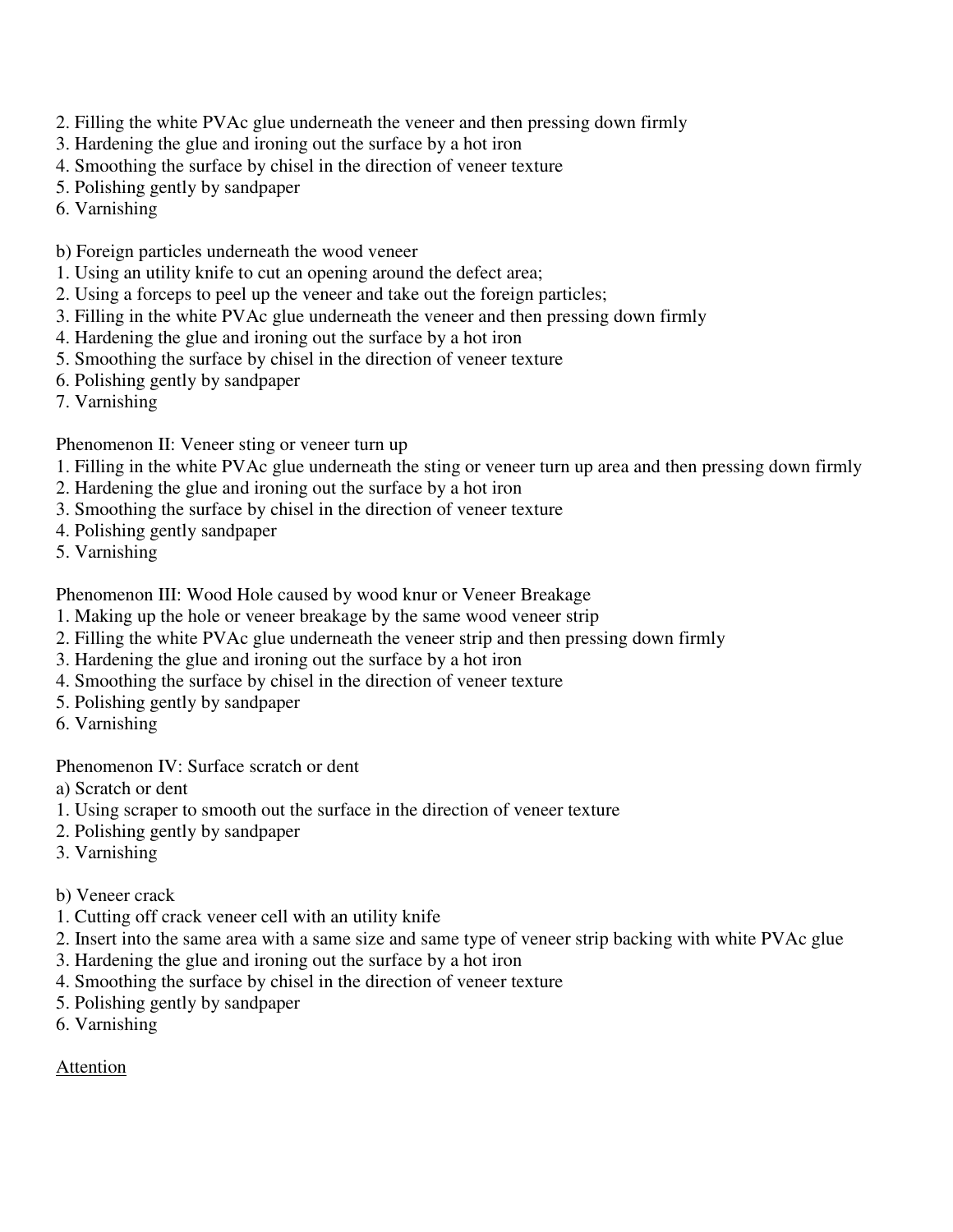All above data is based on state of the art and our current knowledge and experiences. However, these do not exempt the craftsman from conducting his own tests and experiments. Our experiences shall not be construed to be the basis for a legally binding warrant of characteristics/prosperities or for a warrant of appropriateness for a specific purpose.

In case of doubt, we recommend that you refer to our technical consultants.

### **CARE & MAINTENANCE**

Normally, a slightly dampened cloth can be used to wipe over the surface to remove dust or minor dirt smudges. Care should be taken not to over saturate the cloth so that the liquid itself accumulated on the BWVL. For additional cleaning information, contact your representative at Octopus.

Flat storage and shipped is the best. Store the products face to face with a slip-sheet of paper shown as below. It is recommended to store the BWVL's in an atmospherically stabilized room to avoid extreme fluctuations of moisture. When handling, care should be taken to avoid scratches and cracking of the veneer. The best way to carry panels is with two persons so that the decorative face is on the concave side.

#### DISCLAIMER 1

Octopus is not liable in any way for final suitability of woods to your intended purpose, nor for any health conditions or accidents that arise during their use.

#### DISCLAIMER 2

This information and data herein are believed to be accurate and have been compiled from sources believed to be reliable. It is offered for your consideration, investigation and verification. There is no warranty of any kind, express or implied, concerning the accuracy or completeness of the information and data herein.

### **OCTOWEAVE**

### **FAQ's**

### *Q: Is coordinating edge banding available?*

 A: Yes. BWVL edge banding is a stress relieved veneer, finger jointed, end matched and backed with 5 mil paper. This product is normally offered in nine popular wood species, in 300cm rolls of 30cm width.

### *Q: How consistent is the veneer appearance from sheet to sheet?*

A: We make every effort to maintain reasonable consistency within each wood species. Naturally, like any real wood product, every BWVL sheet exhibits individual coloration, features and character marks.